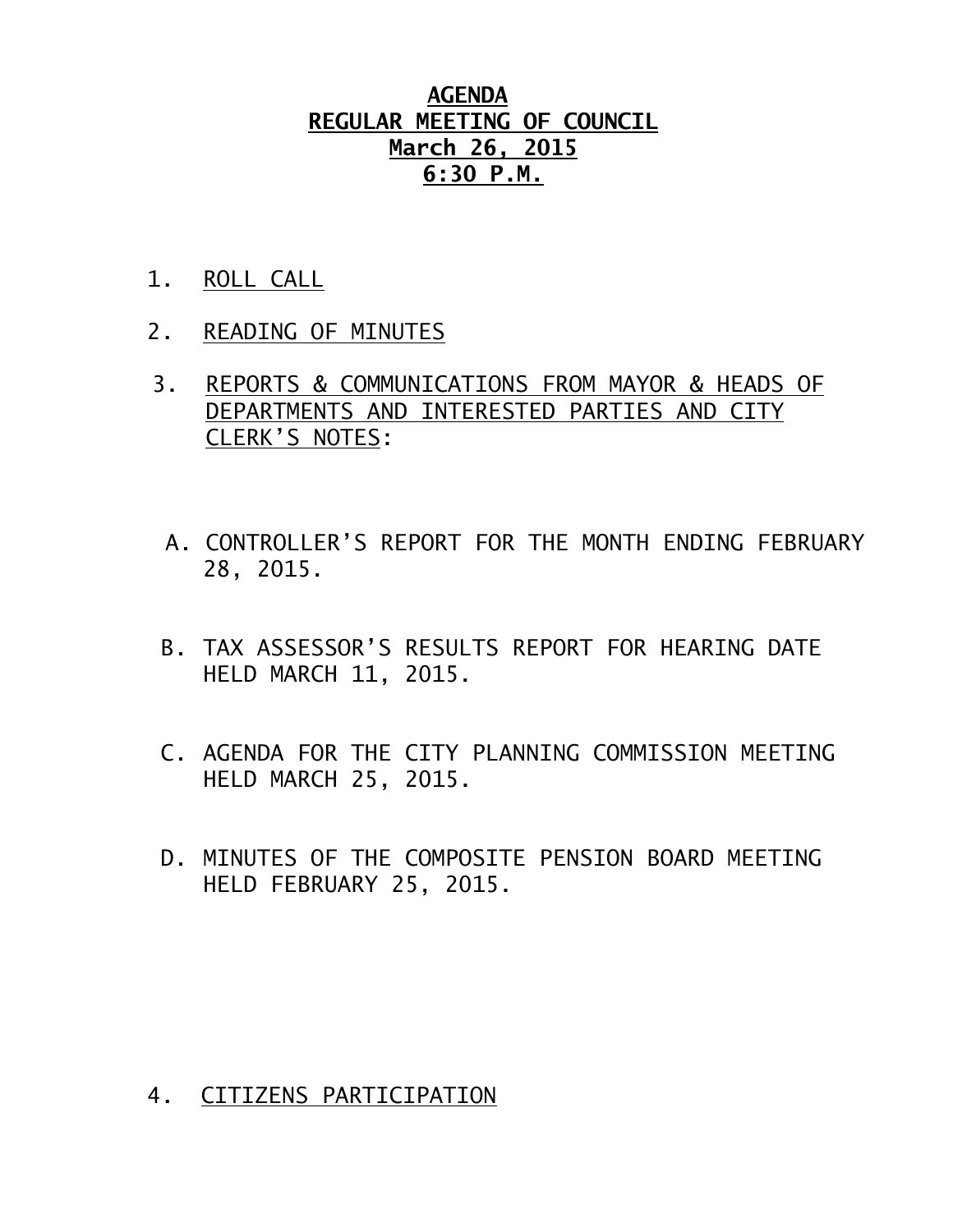#### 5. INTRODUCTION OF ORDINANCES, RESOLUTIONS, APPOINTMENTS AND/OR RE-APPOINTMENTS TO BOARDS & COMMISSIONS. MOTIONS & REPORTS OF COMMITTEES:

A. MOTIONS

B.

FOR INTRODUCTION – AN ORDINANCE – AMENDING FILE OF THE COUNCIL NO. 110 OF 2005 AN ORDINANCE ENTITLED "AMENDING FILE OF THE COUNCIL NO. 45 OF 1996 REGARDING THE COMPREHENSIVE PROGRAM FOR HISTORIC PRESERVATION IN THE CITY OF SCRANTON BY UPDATING THE LIST OF HISTORIC PROPERTIES" TO FURTHER UPDATE AND ADD THE CLELAND HOUSE AT 520 MADISON AVENUE TO THE HISTORIC PROPERTIES LIST.

 $\mathsf{C}$ .

FOR INTRODUCTION – A RESOLUTION – APPOINTMENT OF JONATHAN C. KRIEGER, 1233 SLOAN STREET, SCRANTON, PENNSYLVANIA, 18504, AS A MEMBER OF THE SCRANTON REDEVELOPMENT AUTHORITY. MR. KRIEGER WILL BE REPLACING ROBERT TIMLIN WHOSE TERM EXPIRED ON FEBRUARY 5, 2015. MR. KRIEGER'S TERM WILL BE EFFECTIVE MARCH 19, 2015 AND WILL EXPIRE ON FEBRUARY 5, 2020.

D.

FOR INTRODUCTION – A RESOLUTION – AUTHORIZING THE MAYOR AND OTHER APPROPRIATE CITY OFFICIALS TO EXECUTE AND ENTER INTO A CONTRACT WITH SSS PRINTING A DIVISION OF SECURITY SAVINGS SYSTEMS, INC. FOR THE PRINTING AND MAILING OF CITY OF SCRANTON 2015 THROUGH 2017 WASTE DISPOSAL BILLS.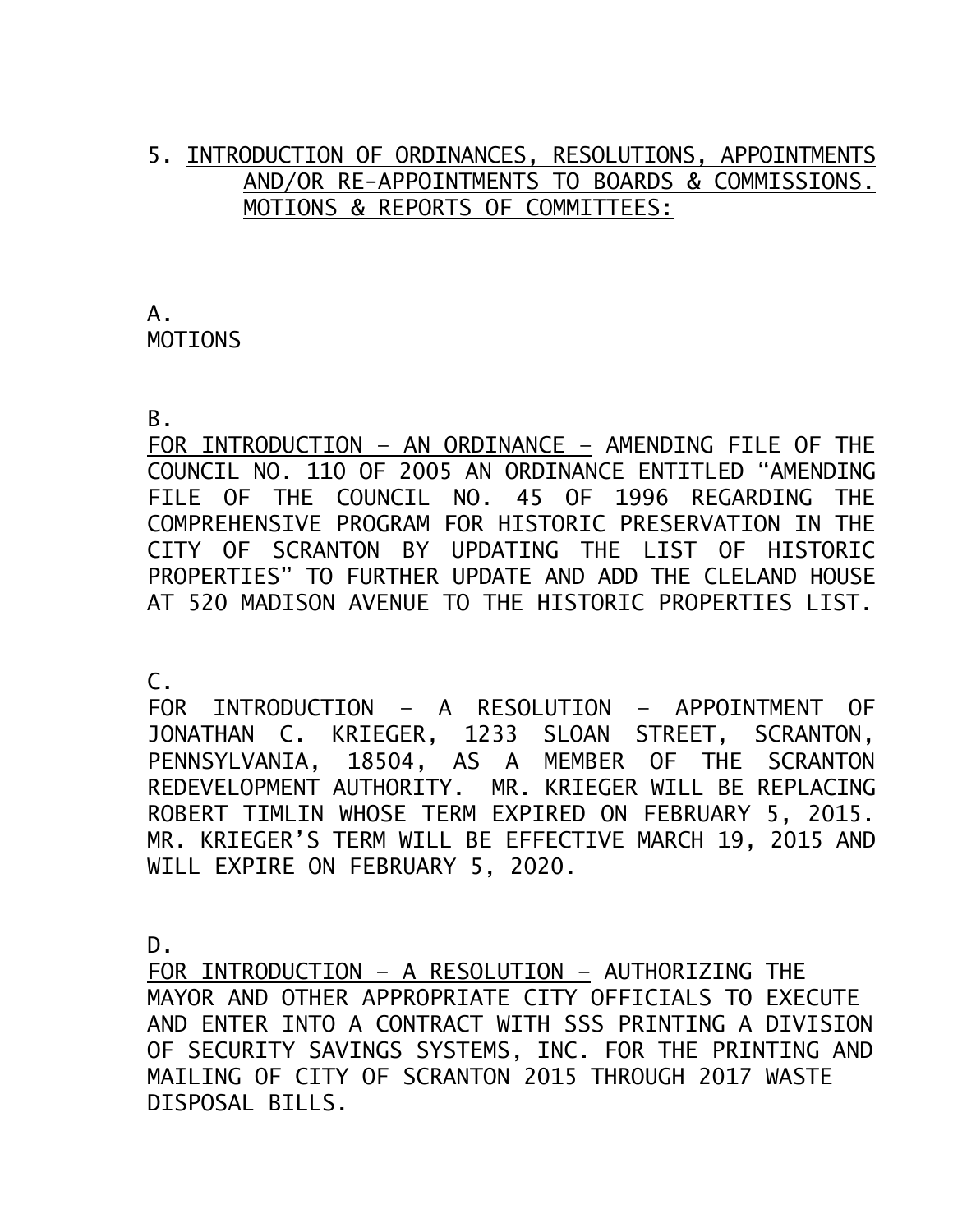### 6. CONSIDERATION OF ORDINANCES - READING BY TITLE -

A.

READING BY TITLE – FILE OF THE COUNCIL NO. 92, 2015 - AN ORDINANCE – AN ORDINANCE INCREASING THE INDEBTEDNESS OF THE CITY OF SCRANTON, LACKAWANNA COUNTY, PENNSYLVANIA, BY THE ISSUE OF A GENERAL OBLIGATION NOTE IN THE AMOUNT OF \$2,242,820.00 FOR SUNDRY PURPOSES; FIXING THE FORM, NUMBER, DATE, INTEREST, AND MATURITY THEREOF; MAKING A COVENANT FOR THE PAYMENT OF THE DEBT SERVICE ON THE NOTE; PROVIDING FOR THE FILING OF THE REQUIRED DOCUMENT; PROVIDING FOR THE APPOINTMENT OF A SINKING FUND DEPOSITORY FOR THE NOTE; AND AUTHORIZING EXECUTION, SALE AND DELIVERY THEREOF.

## 7. FINAL READING OF RESOLUTIONS AND ORDINANCES-

A.

FOR CONSIDERATION BY THE COMMITTEE ON FINANCE- FOR ADOPTION FILE OF THE COUNCIL NO. 88, 2015 - SALE OF TAX DELINQUENT PROPERTY MORE COMMONLY KNOWN AS 630 CLAY AVENUE, SCRANTON, PENNSYLVANIA, TO JONATHAN OLIVETTI, 201 FRANKLIN AVE, 3<sup>RD</sup> FLOOR, SCRANTON, PENNSYLVANIA, 18503, FOR THE CONSIDERATION OF \$16,000.00.

B.

FOR CONSIDERATION BY THE COMMITTEE ON FINANCE- FOR ADOPTION FILE OF THE COUNCIL NO. 89, 2015 - CREATING AND ESTABLISHING SPECIAL CITY ACCOUNT NO. 02.229615 ENTITLED "EIT CONTRIBUTION" FOR THE PURPOSE OF ACCEPTING A 2.4% EIT CONTRIBUTION BY BUSINESS ADMINISTRATOR, DAVE BULZONI.